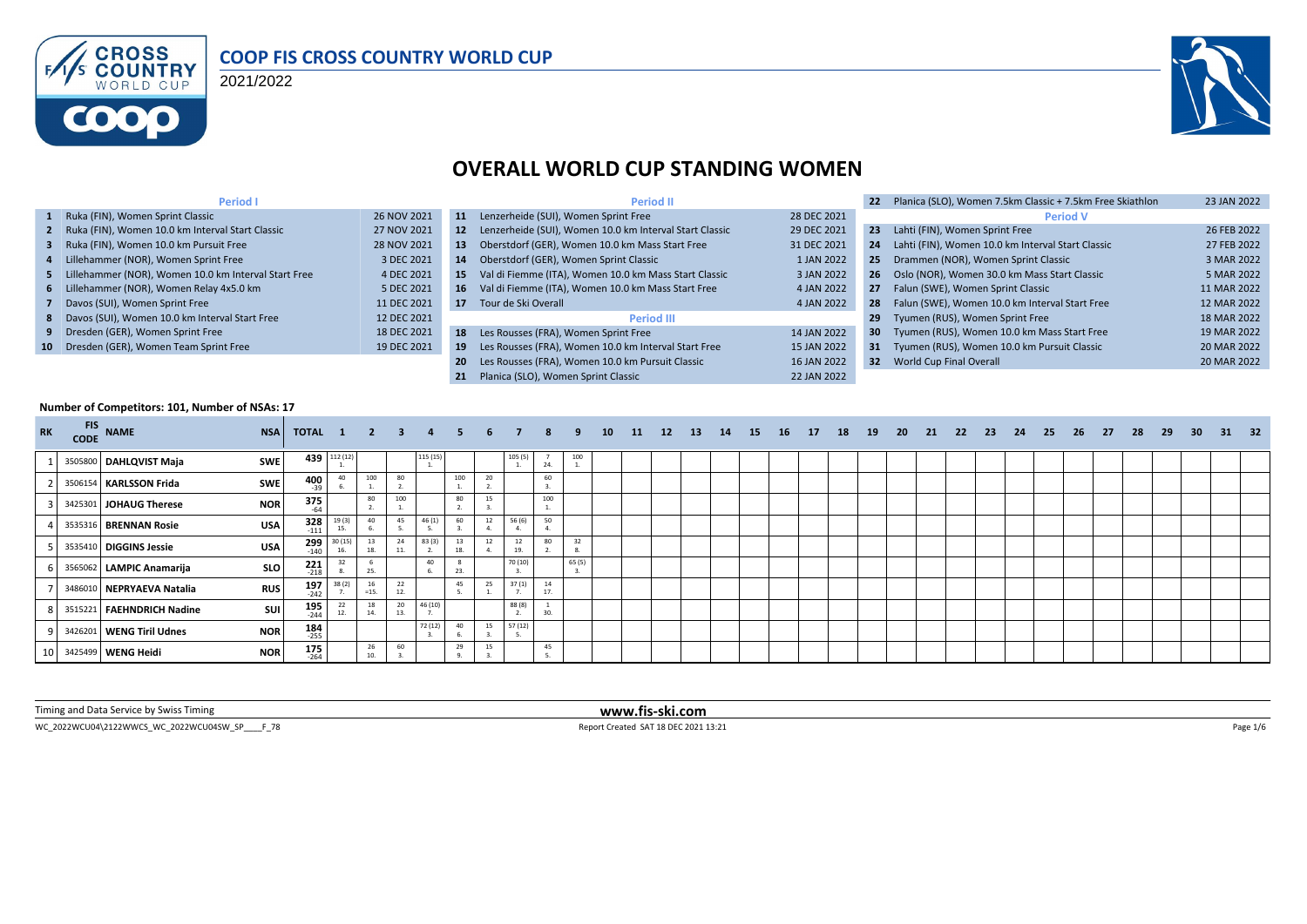





| <b>RK</b> | FIS NAME                          | <b>NSA</b>                                                         | TOTAL 1               | - 2          | 3                     |                                          |                      |                      |                        |                |                          | 10 <sup>1</sup> | 11 | <b>12</b> | <b>13</b> | 14 | -15. | <b>16</b> | <b>17</b> | 18 | <b>19</b> | -20 | 21 | -22 | 23 | 24 | -25 | 26 | 27 | 28 | 29 | 30 | 31 | - 32 |
|-----------|-----------------------------------|--------------------------------------------------------------------|-----------------------|--------------|-----------------------|------------------------------------------|----------------------|----------------------|------------------------|----------------|--------------------------|-----------------|----|-----------|-----------|----|------|-----------|-----------|----|-----------|-----|----|-----|----|----|-----|----|----|----|----|----|----|------|
| 11        | 3205460 HENNIG Katharina          | $157$<br>$-282$<br><b>GER</b>                                      | $\frac{3}{28}$ .      | 60<br>3.     | $\frac{36}{7}$        |                                          | 20<br>13.            | 9<br>7.              |                        | $\frac{29}{9}$ |                          |                 |    |           |           |    |      |           |           |    |           |     |    |     |    |    |     |    |    |    |    |    |    |      |
| 12        | 3505990 ANDERSSON Ebba            | $156$<br>$283$<br><b>SWE</b>                                       |                       | 50<br>4.     | 40<br>6.              |                                          | 36<br>7 <sub>1</sub> | 20<br>2.             |                        | 10<br>21.      |                          |                 |    |           |           |    |      |           |           |    |           |     |    |     |    |    |     |    |    |    |    |    |    |      |
| 13        | 3185256 PARMAKOSKI Krista         | $150$ <sub>-289</sub><br><b>FIN</b>                                | 26 (6)<br>13.         | 45<br>-5.    | 50<br>4.              |                                          |                      |                      | 14<br>17.              | 15<br>16.      |                          |                 |    |           |           |    |      |           |           |    |           |     |    |     |    |    |     |    |    |    |    |    |    |      |
| 14        | 3506105 HAGSTROEM Johanna         | 137<br>SWE<br>$-302$                                               | 88(8)<br>2.           |              |                       | $\frac{30(6)}{11}$                       |                      |                      | 19(4)<br>16.           |                |                          |                 |    |           |           |    |      |           |           |    |           |     |    |     |    |    |     |    |    |    |    |    |    |      |
| 15        | 3205403 CARL Victoria             | $134$ 305<br><b>GER</b>                                            |                       | 24<br>11.    | 26<br>10.             | 10<br>21.                                | 24<br>11.            | 9<br>7.              | 6<br>25.               | 22<br>12.      | 13<br>18.                |                 |    |           |           |    |      |           |           |    |           |     |    |     |    |    |     |    |    |    |    |    |    |      |
| 16        | 3485933 SORINA Tatiana            | 123<br><b>RUS</b><br>$-316$                                        | - 6<br>25.            | 32<br>8.     |                       | $\mathbf{8}$<br>23.                      | 32<br>8.             | 25<br>1.             |                        | 20<br>13.      |                          |                 |    |           |           |    |      |           |           |    |           |     |    |     |    |    |     |    |    |    |    |    |    |      |
| 17        | 3506008 RIBOM Emma                | $\begin{array}{r} \textbf{121} \\ \textbf{318} \end{array}$<br>SWE |                       |              |                       | 55 (5)<br>4.                             | -6<br>$=25.$         | $20\degree$<br>2.    | 40<br>6.               |                |                          |                 |    |           |           |    |      |           |           |    |           |     |    |     |    |    |     |    |    |    |    |    |    |      |
| 18        | 3426200 WENG Lotta Udnes          | $118 - 321$<br><b>NOR</b>                                          | 24<br>11.             | 16<br>$=15.$ |                       | 32<br>8.                                 | 16<br>15.            | $10\,$<br>6.         | 20<br>13.              |                |                          |                 |    |           |           |    |      |           |           |    |           |     |    |     |    |    |     |    |    |    |    |    |    |      |
| 19        | 3486239 STUPAK Yulia              | 115<br><b>RUS</b><br>$-324$                                        | 26<br>10.             | 29<br>-9.    |                       |                                          | 9<br>22.             | 25<br>1.             | 26(2)<br>11.           |                |                          |                 |    |           |           |    |      |           |           |    |           |     |    |     |    |    |     |    |    |    |    |    |    |      |
| 20        | 3185168 NISKANEN Kerttu           | $114$<br>$-325$<br><b>FIN</b>                                      |                       | 36<br>7.     | 29<br>9.              |                                          | 22<br>12.            | 11<br>-5.            |                        | 16<br>15.      |                          |                 |    |           |           |    |      |           |           |    |           |     |    |     |    |    |     |    |    |    |    |    |    |      |
| 21        | 3425365 FALLA Maiken Caspersen    | 106<br><b>NOR</b><br>$-333$                                        | 70 (10)<br>3.         |              |                       | 26<br>10.                                |                      | 10<br>6.             |                        |                |                          |                 |    |           |           |    |      |           |           |    |           |     |    |     |    |    |     |    |    |    |    |    |    |      |
| 22        | 3426496 MYHRVOLD Mathilde         | $104$ <sub>335</sub><br><b>NOR</b>                                 | 9<br>22.              |              |                       | 18<br>14.                                |                      |                      | 26<br>10.              |                | 51(6)<br>- 5.            |                 |    |           |           |    |      |           |           |    |           |     |    |     |    |    |     |    |    |    |    |    |    |      |
| 23        | 3565055 UREVC Eva                 | $\frac{98}{341}$<br><b>SLO</b>                                     | $\overline{4}$<br>27. |              |                       |                                          |                      |                      | 44 (15)                |                | 50(10)<br>-6.            |                 |    |           |           |    |      |           |           |    |           |     |    |     |    |    |     |    |    |    |    |    |    |      |
| 24        | 3505809 SUNDLING Jonna            | $\frac{95}{344}$<br><b>SWE</b>                                     |                       |              |                       |                                          |                      |                      |                        |                | 95 (15)<br>2.            |                 |    |           |           |    |      |           |           |    |           |     |    |     |    |    |     |    |    |    |    |    |    |      |
| 25        | 3505998 OLSSON Moa                | $89 - 350$<br><b>SWE</b>                                           |                       | 22<br>12.    | 32<br>8.              |                                          | 15<br>16.            | 20<br>2.             |                        |                |                          |                 |    |           |           |    |      |           |           |    |           |     |    |     |    |    |     |    |    |    |    |    |    |      |
| 26        | 3185551 JOENSUU Jasmi             | <b>FIN</b><br>$-352$                                               | 29<br>87<br>9.        | 5<br>26.     |                       | $\begin{array}{c} 22 \\ 12. \end{array}$ |                      | $11\,$<br>5.         | $\overline{4}$<br>27.  |                | 16<br>15.                |                 |    |           |           |    |      |           |           |    |           |     |    |     |    |    |     |    |    |    |    |    |    |      |
| 27        | 3427109   FOSSESHOLM Helene Marie | $83 - 356$<br><b>NOR</b>                                           |                       |              |                       |                                          | 50<br>$\mathbf{A}$   | 15<br>$\overline{a}$ |                        | 18<br>14.      |                          |                 |    |           |           |    |      |           |           |    |           |     |    |     |    |    |     |    |    |    |    |    |    |      |
| 28        | 3535602 SWIRBUL Hailey            | $83$ <sub>356</sub><br><b>USA</b>                                  |                       |              | 5 <sup>5</sup><br>26. |                                          |                      | 12<br>$\Delta$       | $7\overline{ }$<br>24. | 40<br>6        | 19(4)<br>16.             |                 |    |           |           |    |      |           |           |    |           |     |    |     |    |    |     |    |    |    |    |    |    |      |
| 29        | 3295193 LAURENT Greta             | $81$ <sub>358</sub><br><b>ITA</b>                                  |                       |              |                       | $\frac{37(8)}{9}$                        |                      |                      | 22<br>12.              |                | 22<br>12.                |                 |    |           |           |    |      |           |           |    |           |     |    |     |    |    |     |    |    |    |    |    |    |      |
| 30        | 3185579 MATINTALO Johanna         | $80 - 359$<br><b>FIN</b>                                           | 55 (5)<br>4.          | 14<br>17.    |                       |                                          |                      | 11<br>5.             |                        |                |                          |                 |    |           |           |    |      |           |           |    |           |     |    |     |    |    |     |    |    |    |    |    |    |      |
| 31        | 3426626 SKISTAD Kristine Stavaas  | <b>NOR</b><br>$-370$                                               | 69                    |              |                       | 17(2)<br>16.                             |                      |                      |                        |                | 52 (2)<br>$\overline{a}$ |                 |    |           |           |    |      |           |           |    |           |     |    |     |    |    |     |    |    |    |    |    |    |      |

Timing and Data Service by Swiss Timing **www.fis-ski.com**

WC\_2022WCU04\2122WWCS\_WC\_2022WCU04SW\_SP\_\_\_\_F\_78 Report Created SAT 18 DEC 2021 13:21 Page 2/6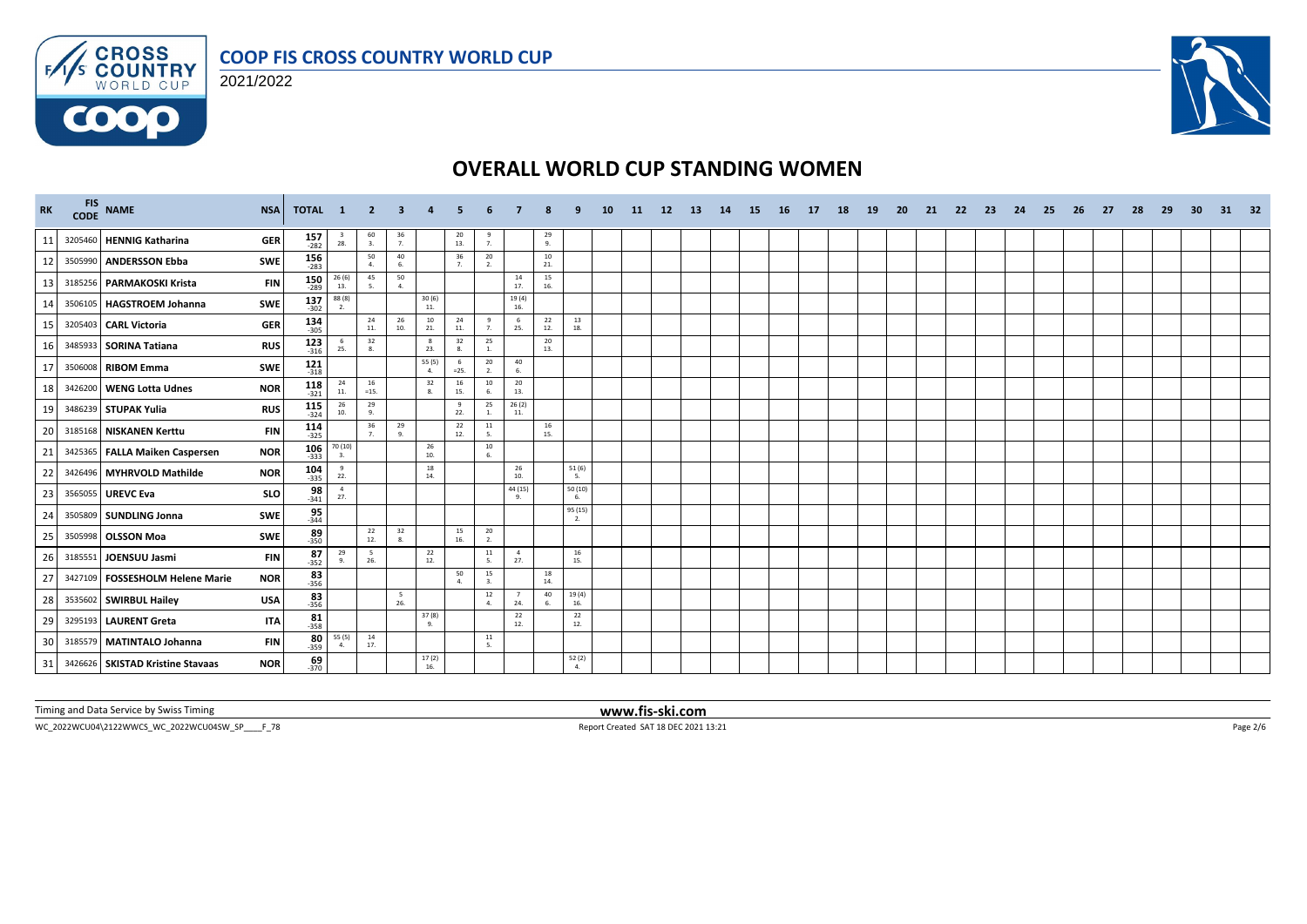



**COOO** 



# **OVERALL WORLD CUP STANDING WOMEN**

| <b>RK</b> | FIS<br>CODE | <b>NAME</b>                       | <b>NSA</b>                     | TOTAL 1                                                           | $\overline{2}$    | $\mathbf{3}$ |                                          |                       |                       |                                         |                                          |                        | 10 | -11 | 12 | <b>13</b> | 14 | <b>15</b> | 16 | 17 | 18 | <b>19</b> | <b>20</b> | 21 | -22 | 23 | 24 | 25 | 26 | 27 | 28 | 29 | 30 | 31 | -32 |
|-----------|-------------|-----------------------------------|--------------------------------|-------------------------------------------------------------------|-------------------|--------------|------------------------------------------|-----------------------|-----------------------|-----------------------------------------|------------------------------------------|------------------------|----|-----|----|-----------|----|-----------|----|----|----|-----------|-----------|----|-----|----|----|----|----|----|----|----|----|----|-----|
| 32        |             | 3505828 DYVIK Anna                | SWE                            | $\begin{array}{c} 22\ (4) \\ 14. \end{array}$<br>$\frac{66}{373}$ | $\frac{12}{19}$ . |              |                                          |                       |                       | $\begin{array}{c} 32 \\ 8. \end{array}$ |                                          |                        |    |     |    |           |    |           |    |    |    |           |           |    |     |    |    |    |    |    |    |    |    |    |     |
| 33        |             | 3487065 STEPANOVA Veronika        | <b>RUS</b>                     | $\frac{65}{374}$                                                  |                   |              |                                          | 14<br>17.             | 25<br>1.              |                                         | $\begin{array}{c} 26 \\ 10 \end{array}$  |                        |    |     |    |           |    |           |    |    |    |           |           |    |     |    |    |    |    |    |    |    |    |    |     |
| 34        |             | 3185447 LYLYNPERA Katri           | <b>FIN</b>                     | 45<br>$\frac{60}{379}$<br>5.                                      |                   |              |                                          |                       | $\overline{4}$<br>12. | ${\bf 11}$<br>20.                       |                                          |                        |    |     |    |           |    |           |    |    |    |           |           |    |     |    |    |    |    |    |    |    |    |    |     |
| 35        |             | 3425421 HAGA Ragnhild             | <b>NOR</b>                     | $\frac{60}{379}$                                                  |                   |              |                                          | 26<br>10.             | 10<br>6.              |                                         | 24<br>11.                                |                        |    |     |    |           |    |           |    |    |    |           |           |    |     |    |    |    |    |    |    |    |    |    |     |
| 36        |             | 3535562 KERN Julia                | $\frac{59}{380}$<br><b>USA</b> | $\begin{array}{c} 13 \\ 18. \end{array}$                          |                   |              | 24(4)<br>13.                             |                       | 12<br>4.              |                                         |                                          | 10(1)<br>22.           |    |     |    |           |    |           |    |    |    |           |           |    |     |    |    |    |    |    |    |    |    |    |     |
| 37        |             | 3205407 FINK Pia                  | $\frac{55}{384}$<br><b>GER</b> |                                                                   | 11<br>20.         | 16<br>15.    | $\overline{7}$<br>24.                    | $\overline{4}$<br>27. | 9<br>$\overline{7}$   |                                         | 8<br>23.                                 |                        |    |     |    |           |    |           |    |    |    |           |           |    |     |    |    |    |    |    |    |    |    |    |     |
| 38        |             | 3425410 OESTBERG Ingvild Flugstad | <b>NOR</b>                     | $\frac{50}{389}$                                                  |                   |              |                                          | 18<br>14.             |                       |                                         | 32<br>8.                                 |                        |    |     |    |           |    |           |    |    |    |           |           |    |     |    |    |    |    |    |    |    |    |    |     |
| 39        |             | 3055067 STADLOBER Teresa          | <b>AUT</b>                     | $49 - 390$                                                        | 20<br>13.         | 18<br>14.    |                                          |                       |                       |                                         | 11<br>20.                                |                        |    |     |    |           |    |           |    |    |    |           |           |    |     |    |    |    |    |    |    |    |    |    |     |
| 40        |             | 3295241 GANZ Caterina             | <b>ITA</b>                     | 47<br>$\overline{2}$<br>29.<br>$-392$                             | 4<br>27.          | 9<br>22.     | 9<br>22.                                 | $\overline{2}$<br>29. | 5<br>11.              | 16<br>15.                               |                                          |                        |    |     |    |           |    |           |    |    |    |           |           |    |     |    |    |    |    |    |    |    |    |    |     |
| 41        |             | 3195219 CLAUDEL Delphine          | <b>FRA</b><br>$-393$           | 46                                                                |                   |              |                                          | $10\,$<br>21.         |                       |                                         | $\frac{36}{7}$                           |                        |    |     |    |           |    |           |    |    |    |           |           |    |     |    |    |    |    |    |    |    |    |    |     |
| 42        |             | 3506181 LINDSTROEM Louise         | SWE                            | $\frac{44}{-395}$<br>12<br>19.                                    | 9<br>22.          | 15<br>16.    | $\overline{2}$<br>29.                    |                       | 6<br>10.              |                                         |                                          |                        |    |     |    |           |    |           |    |    |    |           |           |    |     |    |    |    |    |    |    |    |    |    |     |
| 43        |             | 3515087 van der GRAAFF Laurien    | $43 - 396$<br>SUI              |                                                                   |                   |              | $\begin{array}{c} 12 \\ 19. \end{array}$ |                       |                       | 18<br>14.                               |                                          | 13(3)<br>21.           |    |     |    |           |    |           |    |    |    |           |           |    |     |    |    |    |    |    |    |    |    |    |     |
| 44        |             | 3205434 KREHL Sofie               | $\frac{41}{398}$<br><b>GER</b> |                                                                   |                   | 12<br>19.    |                                          | 11<br>20.             | 7<br>9.               |                                         |                                          | 11<br>20.              |    |     |    |           |    |           |    |    |    |           |           |    |     |    |    |    |    |    |    |    |    |    |     |
| 45        |             | 3195263 QUINTIN Lena              | $41 - 398$<br><b>FRA</b>       |                                                                   |                   |              |                                          |                       |                       | - 5<br>26.                              |                                          | 36 (12)<br>11.         |    |     |    |           |    |           |    |    |    |           |           |    |     |    |    |    |    |    |    |    |    |    |     |
| 46        |             | 3535606 HALVORSEN Hannah          | <b>USA</b>                     | $39$<br>$-400$                                                    |                   |              | $\overline{\mathbf{3}}$<br>28.           |                       |                       |                                         |                                          | 36<br>$\overline{7}$ . |    |     |    |           |    |           |    |    |    |           |           |    |     |    |    |    |    |    |    |    |    |    |     |
| 47        |             | 3185828 KAHARA Jasmin             | <b>FIN</b>                     | $39$<br>$-400$                                                    |                   |              | $\overline{1}$<br>30.                    |                       | $\overline{4}$<br>12. | 8<br>23.                                |                                          | 26<br>10.              |    |     |    |           |    |           |    |    |    |           |           |    |     |    |    |    |    |    |    |    |    |    |     |
| 48        |             | 3155324 JANATOVA Katerina         | <b>CZE</b>                     | $36 \over 403$                                                    |                   |              | 13<br>18.                                |                       | $\overline{2}$<br>14. | 13(3)<br>21.                            |                                          | 8<br>23.               |    |     |    |           |    |           |    |    |    |           |           |    |     |    |    |    |    |    |    |    |    |    |     |
| 49        |             | 3486176 RYGALINA Anastasia        | <b>RUS</b>                     | 35<br>$-404$                                                      |                   | 6<br>25.     |                                          | 12<br>19.             | 8<br>8.               |                                         | 9<br>22.                                 |                        |    |     |    |           |    |           |    |    |    |           |           |    |     |    |    |    |    |    |    |    |    |    |     |
| 50        |             | 3425669 KALVAA Anne Kjersti       | <b>NOR</b>                     | $30 - 409$                                                        |                   |              |                                          | $\overline{7}$<br>24. | $10\,$                |                                         | $\begin{array}{c} 13 \\ 18. \end{array}$ |                        |    |     |    |           |    |           |    |    |    |           |           |    |     |    |    |    |    |    |    |    |    |    |     |
| 51        | 3506079     | <b>LUNDGREN Moa</b>               | SWE                            | $^{29}_{410}$                                                     |                   |              |                                          |                       |                       |                                         |                                          | 29<br>$\mathbf{q}$     |    |     |    |           |    |           |    |    |    |           |           |    |     |    |    |    |    |    |    |    |    |    |     |
| 52        |             | 3205305 GIMMLER Laura             | <b>GER</b>                     | $\frac{28}{411}$<br>$\sqrt{5}$<br>26.                             | 7<br>24.          |              |                                          |                       | 9                     |                                         |                                          | $\overline{7}$<br>24.  |    |     |    |           |    |           |    |    |    |           |           |    |     |    |    |    |    |    |    |    |    |    |     |

Timing and Data Service by Swiss Timing **www.fis-ski.com**

WC\_2022WCU04\2122WWCS\_WC\_2022WCU04SW\_SP\_\_\_\_F\_78 Report Created SAT 18 DEC 2021 13:21 Page 3/6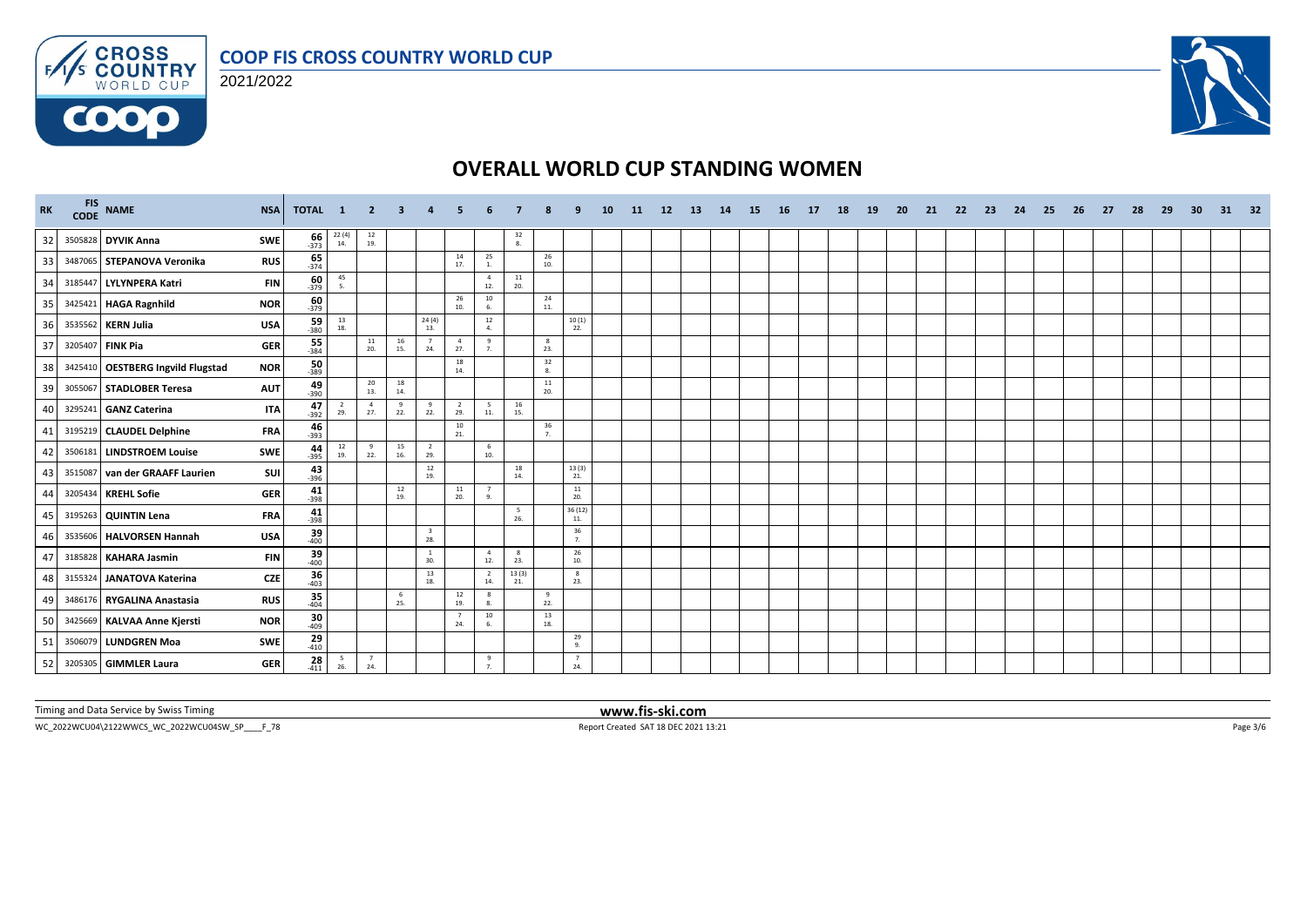





| RK |         | FIS NAME<br><b>NSA</b>                        | <b>TOTAL</b>                 | $\blacksquare$                           | - 2                            | 3                     |           |                                |                                |                                          |                                          |              | <b>10</b> | <b>11</b> | 12 | <b>13</b> | 14 | <b>15</b> | 16 | 17 | 18 | <b>19</b> | <b>20</b> | 21 | 22 | 23 | 24 | 25 | 26 | 27 | 28 | 29 | 30 | 31 | 32 |
|----|---------|-----------------------------------------------|------------------------------|------------------------------------------|--------------------------------|-----------------------|-----------|--------------------------------|--------------------------------|------------------------------------------|------------------------------------------|--------------|-----------|-----------|----|-----------|----|-----------|----|----|----|-----------|-----------|----|----|----|----|----|----|----|----|----|----|----|----|
| 53 |         | 3205491 FRAEBEL Antonia<br><b>GER</b>         | 27<br>$-412$                 |                                          | $\overline{\mathbf{3}}$<br>28. | $\frac{11}{20}$       |           |                                | 9.                             |                                          | - 6<br>25.                               |              |           |           |    |           |    |           |    |    |    |           |           |    |    |    |    |    |    |    |    |    |    |    |    |
| 54 |         | 3505217 KALLA Charlotte<br><b>SWE</b>         | $27_{412}$                   |                                          | $_{\rm 8}$<br>23.              | 13<br>18.             |           |                                | 6<br>10.                       |                                          |                                          |              |           |           |    |           |    |           |    |    |    |           |           |    |    |    |    |    |    |    |    |    |    |    |    |
| 55 |         | 3486003 VASILIEVA Lilia<br><b>RUS</b>         | $\frac{27}{412}$             |                                          | 10<br>21.                      | 14<br>17.             |           | $\overline{\mathbf{3}}$<br>28. |                                |                                          |                                          |              |           |           |    |           |    |           |    |    |    |           |           |    |    |    |    |    |    |    |    |    |    |    |    |
| 56 |         | 3426112 STENSETH Ane Appelkvist<br><b>NOR</b> | $25 - 414$                   | $\begin{array}{c} 10 \\ 21. \end{array}$ |                                |                       | 14<br>17. |                                |                                | $\mathbf{1}$<br>30.                      |                                          |              |           |           |    |           |    |           |    |    |    |           |           |    |    |    |    |    |    |    |    |    |    |    |    |
| 57 |         | 3205570 RYDZEK Coletta<br><b>GER</b>          | $\frac{23}{416}$             |                                          |                                |                       |           |                                | $\overline{7}$<br>9.           | $\overline{2}$<br>29.                    |                                          | 14<br>17.    |           |           |    |           |    |           |    |    |    |           |           |    |    |    |    |    |    |    |    |    |    |    |    |
| 58 |         | 3185137 KYLLOENEN Anne                        | 20<br><b>FIN</b><br>$-419$   | 8<br>23.                                 | $\overline{1}$<br>30.          |                       |           |                                | $11\,$<br>-5.                  |                                          |                                          |              |           |           |    |           |    |           |    |    |    |           |           |    |    |    |    |    |    |    |    |    |    |    |    |
| 59 |         | 3426163 MYHRE Julie<br><b>NOR</b>             | 20<br>$-419$                 |                                          |                                |                       |           |                                |                                |                                          |                                          | 20<br>13.    |           |           |    |           |    |           |    |    |    |           |           |    |    |    |    |    |    |    |    |    |    |    |    |
| 60 |         | 3205350 WINKLER Anne<br><b>GER</b>            | $18 - 421$                   |                                          |                                |                       |           |                                |                                |                                          |                                          | 18<br>14.    |           |           |    |           |    |           |    |    |    |           |           |    |    |    |    |    |    |    |    |    |    |    |    |
| 61 |         | 3295000 BROCARD Elisa                         | $16 \over 423$<br><b>ITA</b> |                                          |                                |                       | 11<br>20. |                                | $5\overline{5}$<br>$11.$       |                                          |                                          |              |           |           |    |           |    |           |    |    |    |           |           |    |    |    |    |    |    |    |    |    |    |    |    |
| 62 | 3425397 | <b>HARSEM Kathrine Rolsted</b><br><b>NOR</b>  | $16 - 423$                   |                                          |                                |                       | 16<br>15. |                                |                                |                                          |                                          |              |           |           |    |           |    |           |    |    |    |           |           |    |    |    |    |    |    |    |    |    |    |    |    |
| 63 |         | 3486548 ISTOMINA Mariya<br><b>RUS</b>         | $15 - 424$                   |                                          |                                | 24.                   |           |                                | 8<br>8.                        |                                          |                                          |              |           |           |    |           |    |           |    |    |    |           |           |    |    |    |    |    |    |    |    |    |    |    |    |
| 64 |         | 3486820 FALEEVA Anastasiya<br><b>RUS</b>      | $15$<br>$424$                | $\overline{7}$<br>24.                    |                                |                       |           |                                | 8<br>8.                        |                                          |                                          |              |           |           |    |           |    |           |    |    |    |           |           |    |    |    |    |    |    |    |    |    |    |    |    |
| 65 |         | 3535718 LAUKLI Sophia<br><b>USA</b>           | $15$ <sub>424</sub>          |                                          |                                |                       |           |                                | $\overline{\mathbf{3}}$<br>13. |                                          | $\begin{array}{c} 12 \\ 19. \end{array}$ |              |           |           |    |           |    |           |    |    |    |           |           |    |    |    |    |    |    |    |    |    |    |    |    |
| 66 |         | 3425381 SVENDSEN Anna<br><b>NOR</b>           | $15 - 424$                   | $\frac{15(1)}{17}$                       |                                |                       |           |                                |                                |                                          |                                          |              |           |           |    |           |    |           |    |    |    |           |           |    |    |    |    |    |    |    |    |    |    |    |    |
| 67 |         | 3435197 MARCISZ Izabela<br><b>POL</b>         | $15$ <sub>424</sub>          |                                          |                                | $\overline{2}$<br>29. |           |                                |                                | $\begin{array}{c} 13 \\ 18. \end{array}$ |                                          |              |           |           |    |           |    |           |    |    |    |           |           |    |    |    |    |    |    |    |    |    |    |    |    |
| 68 |         | 3555052 EIDUKA Patricija<br>LAT               | $14 \over 425$               |                                          |                                |                       |           |                                |                                | 9<br>22.                                 | - 5<br>26.                               |              |           |           |    |           |    |           |    |    |    |           |           |    |    |    |    |    |    |    |    |    |    |    |    |
| 69 |         | 3155344 BERANOVA Tereza                       | $13 - 426$<br><b>CZE</b>     | $\frac{11}{20}$                          |                                |                       |           |                                | $\overline{2}$<br>14.          |                                          |                                          |              |           |           |    |           |    |           |    |    |    |           |           |    |    |    |    |    |    |    |    |    |    |    |    |
| 70 |         | <b>NOR</b><br>3426110 SMEDAAS Magni           | $13 \atop 426$               |                                          |                                |                       |           |                                |                                |                                          |                                          | 13(8)<br>26. |           |           |    |           |    |           |    |    |    |           |           |    |    |    |    |    |    |    |    |    |    |    |    |
| 71 |         | 3486314 KIRPICHENKO Yana<br><b>RUS</b>        | $12$<br>$427$                |                                          |                                | $\overline{4}$<br>27. |           |                                | 8<br>8.                        |                                          |                                          |              |           |           |    |           |    |           |    |    |    |           |           |    |    |    |    |    |    |    |    |    |    |    |    |
| 72 |         | 3515273 FISCHER Lea                           | $12$<br>$427$<br>SUI         |                                          |                                |                       |           |                                |                                |                                          |                                          | 12<br>19.    |           |           |    |           |    |           |    |    |    |           |           |    |    |    |    |    |    |    |    |    |    |    |    |
| 73 |         | 3506276 HANSSON Moa<br>SWE                    | $11$<br>$428$                |                                          |                                |                       | 5<br>26.  |                                | 6<br>10.                       |                                          |                                          |              |           |           |    |           |    |           |    |    |    |           |           |    |    |    |    |    |    |    |    |    |    |    |    |

Timing and Data Service by Swiss Timing **www.fis-ski.com**

WC\_2022WCU04\2122WWCS\_WC\_2022WCU04SW\_SP\_\_\_\_F\_78 Report Created SAT 18 DEC 2021 13:21 Page 4/6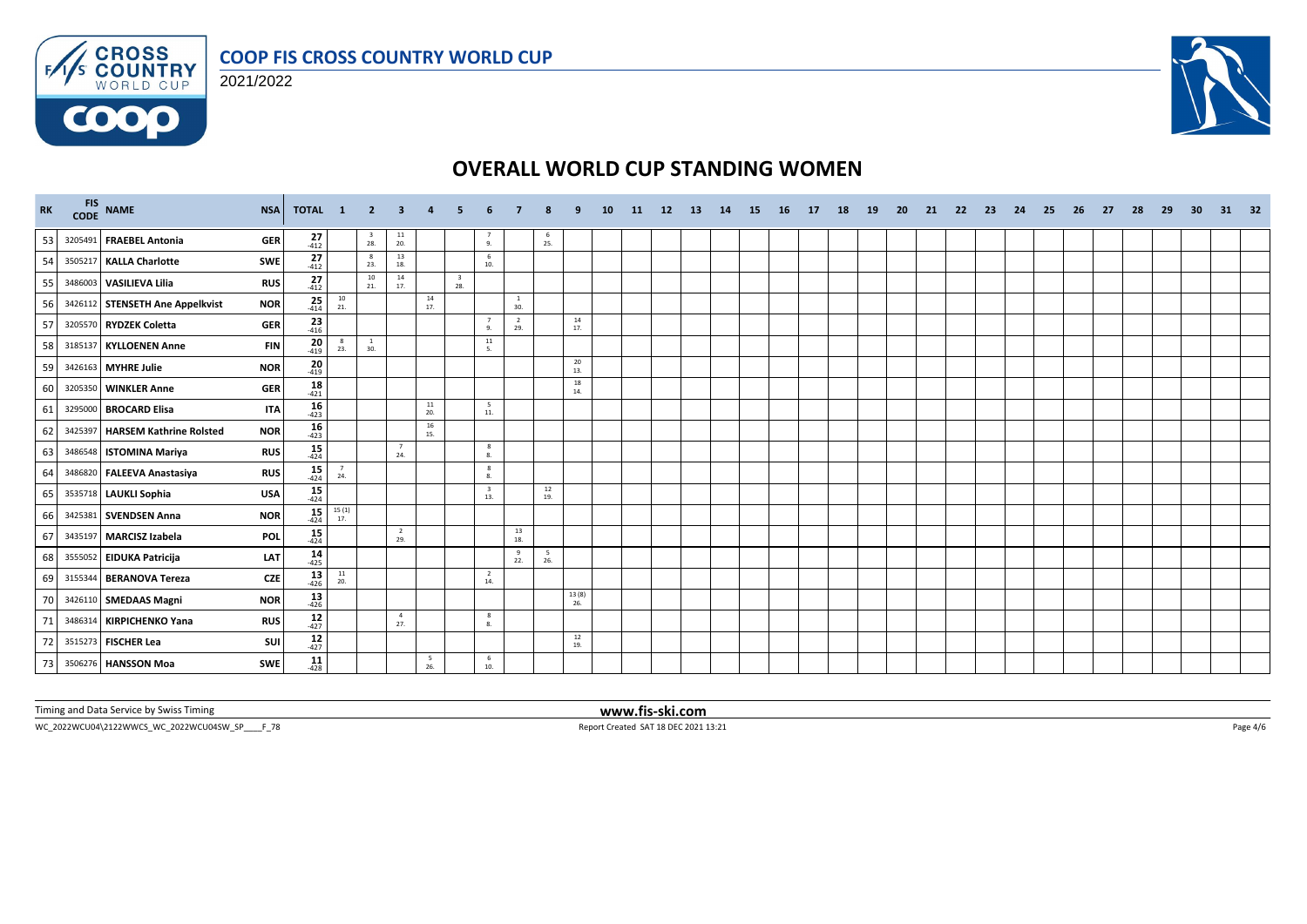





| RK | FIS NAME<br>CODE NAME           | <b>NSA</b> | TOTAL 1 2                                                                         |                       | $\mathbf{3}$ | $\overline{a}$        | -5          |                                |                                |                                |                                | <b>10</b> | <b>11</b> | 12 | -13 | 14 | - 15 | <b>16</b> | 17 | 18 | 19 | -20 | 21 | 22 | - 23 | -24 | - 25 | -26 | 27 | - 28 | -29 | -30 | 31 | - 32 |
|----|---------------------------------|------------|-----------------------------------------------------------------------------------|-----------------------|--------------|-----------------------|-------------|--------------------------------|--------------------------------|--------------------------------|--------------------------------|-----------|-----------|----|-----|----|------|-----------|----|----|----|-----|----|----|------|-----|------|-----|----|------|-----|-----|----|------|
| 74 | 3105214 STEWART-JONES Katherine | CAN        | $10^{429}$                                                                        |                       | 10<br>21.    |                       |             |                                |                                |                                |                                |           |           |    |     |    |      |           |    |    |    |     |    |    |      |     |      |     |    |      |     |     |    |      |
| 75 | 1274580 ISHIDA Masako           | <b>JPN</b> | $10 - 429$                                                                        | $\overline{2}$<br>29. | 8<br>23.     |                       |             |                                |                                |                                |                                |           |           |    |     |    |      |           |    |    |    |     |    |    |      |     |      |     |    |      |     |     |    |      |
| 76 | 1255374 ROPONEN Riitta-Liisa    | <b>FIN</b> | 8<br>$-431$                                                                       |                       |              |                       |             | $\overline{4}$<br>12.          |                                | $\overline{4}$<br>27.          |                                |           |           |    |     |    |      |           |    |    |    |     |    |    |      |     |      |     |    |      |     |     |    |      |
| 77 | 3486563 MATSOKINA Hristina      | <b>RUS</b> | 8<br>$-431$                                                                       |                       |              | $\overline{4}$<br>27. |             |                                | $\overline{\mathbf{3}}$<br>28. |                                | <sup>1</sup><br>30.            |           |           |    |     |    |      |           |    |    |    |     |    |    |      |     |      |     |    |      |     |     |    |      |
| 78 | 3205424 HERRMANN Nadine         | <b>GER</b> | $-432$                                                                            |                       |              |                       |             | $\overline{7}$<br>9.           |                                |                                |                                |           |           |    |     |    |      |           |    |    |    |     |    |    |      |     |      |     |    |      |     |     |    |      |
| 79 | 3505916 SOLIN Jenny             | SWE        | $\begin{array}{c}\n6 \\ 433\n\end{array}$                                         |                       |              |                       |             | 6<br>10.                       |                                |                                |                                |           |           |    |     |    |      |           |    |    |    |     |    |    |      |     |      |     |    |      |     |     |    |      |
| 80 | 3535703 McCABE Novie            | <b>USA</b> | 6<br>$-433$                                                                       |                       |              |                       |             | $\overline{\mathbf{3}}$<br>13. |                                | $\overline{\mathbf{3}}$<br>28. |                                |           |           |    |     |    |      |           |    |    |    |     |    |    |      |     |      |     |    |      |     |     |    |      |
| 81 | 3515252 MEIER Alina             | <b>SUI</b> | $-433$                                                                            |                       |              |                       |             |                                |                                |                                | 6<br>25.                       |           |           |    |     |    |      |           |    |    |    |     |    |    |      |     |      |     |    |      |     |     |    |      |
| 82 | 3425863 ALNAES Anikken Gjerde   | <b>NOR</b> | $-433$                                                                            |                       |              | 6<br>25.              |             |                                |                                |                                |                                |           |           |    |     |    |      |           |    |    |    |     |    |    |      |     |      |     |    |      |     |     |    |      |
| 82 | 3425896 THEODORSEN Silje        | <b>NOR</b> | $-433$                                                                            |                       |              |                       | 6<br>$=25.$ |                                |                                |                                |                                |           |           |    |     |    |      |           |    |    |    |     |    |    |      |     |      |     |    |      |     |     |    |      |
| 84 | 3295157 SCARDONI Lucia          | <b>ITA</b> | $-434$                                                                            |                       |              |                       |             | $5\overline{5}$<br>$11.$       |                                |                                |                                |           |           |    |     |    |      |           |    |    |    |     |    |    |      |     |      |     |    |      |     |     |    |      |
| 85 | 3295439 di CENTA Martina        | <b>ITA</b> | $-434$                                                                            |                       |              |                       |             | $5\overline{5}$<br>11.         |                                |                                |                                |           |           |    |     |    |      |           |    |    |    |     |    |    |      |     |      |     |    |      |     |     |    |      |
| 86 | 3185702 PIIPPO Eveliina         | <b>FIN</b> | $\frac{4}{-435}$                                                                  |                       |              |                       |             | $\overline{4}$<br>12.          |                                |                                |                                |           |           |    |     |    |      |           |    |    |    |     |    |    |      |     |      |     |    |      |     |     |    |      |
| 87 | 3535601   OGDEN Katharine       | <b>USA</b> | $-435$                                                                            |                       | -1<br>30.    |                       |             | $\overline{\mathbf{3}}$<br>13. |                                |                                |                                |           |           |    |     |    |      |           |    |    |    |     |    |    |      |     |      |     |    |      |     |     |    |      |
| 88 | 3205655 DANNER Alexandra        | <b>GER</b> | $rac{4}{435}$                                                                     |                       |              |                       |             |                                |                                |                                | $\overline{4}$<br>27.          |           |           |    |     |    |      |           |    |    |    |     |    |    |      |     |      |     |    |      |     |     |    |      |
| 89 | 3535791 PALMER-LEGER Sydney     | <b>USA</b> | $\begin{array}{c}\n\overline{\mathbf{3}} \\ \overline{\mathbf{436}}\n\end{array}$ |                       |              |                       |             | $\overline{\mathbf{3}}$<br>13. |                                |                                |                                |           |           |    |     |    |      |           |    |    |    |     |    |    |      |     |      |     |    |      |     |     |    |      |
| 90 | 3105190 BROWNE Cendrine         | CAN        | $-436$                                                                            |                       | - 3<br>28.   |                       |             |                                |                                |                                |                                |           |           |    |     |    |      |           |    |    |    |     |    |    |      |     |      |     |    |      |     |     |    |      |
| 91 | 3055108 UNTERWEGER Lisa         | <b>AUT</b> | $\begin{array}{c}\n\overline{\mathbf{3}} \\ \overline{\mathbf{436}}\n\end{array}$ |                       |              |                       |             |                                |                                |                                | $\overline{\mathbf{3}}$<br>28. |           |           |    |     |    |      |           |    |    |    |     |    |    |      |     |      |     |    |      |     |     |    |      |
| 92 | 3155270 HYNCICOVA Petra         | <b>CZE</b> | $rac{2}{437}$                                                                     |                       |              |                       |             | $\overline{2}$<br>14.          |                                |                                |                                |           |           |    |     |    |      |           |    |    |    |     |    |    |      |     |      |     |    |      |     |     |    |      |
| 93 | 3155249 NOVAKOVA Petra          | <b>CZE</b> | $\frac{2}{-437}$                                                                  |                       |              |                       |             | 2<br>14.                       |                                |                                |                                |           |           |    |     |    |      |           |    |    |    |     |    |    |      |     |      |     |    |      |     |     |    |      |
| 94 | 3435201 SKINDER Monika          | <b>POL</b> | $-437$                                                                            |                       |              |                       |             |                                |                                |                                | $\overline{2}$<br>29.          |           |           |    |     |    |      |           |    |    |    |     |    |    |      |     |      |     |    |      |     |     |    |      |

Timing and Data Service by Swiss Timing **www.fis-ski.com**

WC\_2022WCU04\2122WWCS\_WC\_2022WCU04SW\_SP\_\_\_\_F\_78 Report Created SAT 18 DEC 2021 13:21 Page 5/6